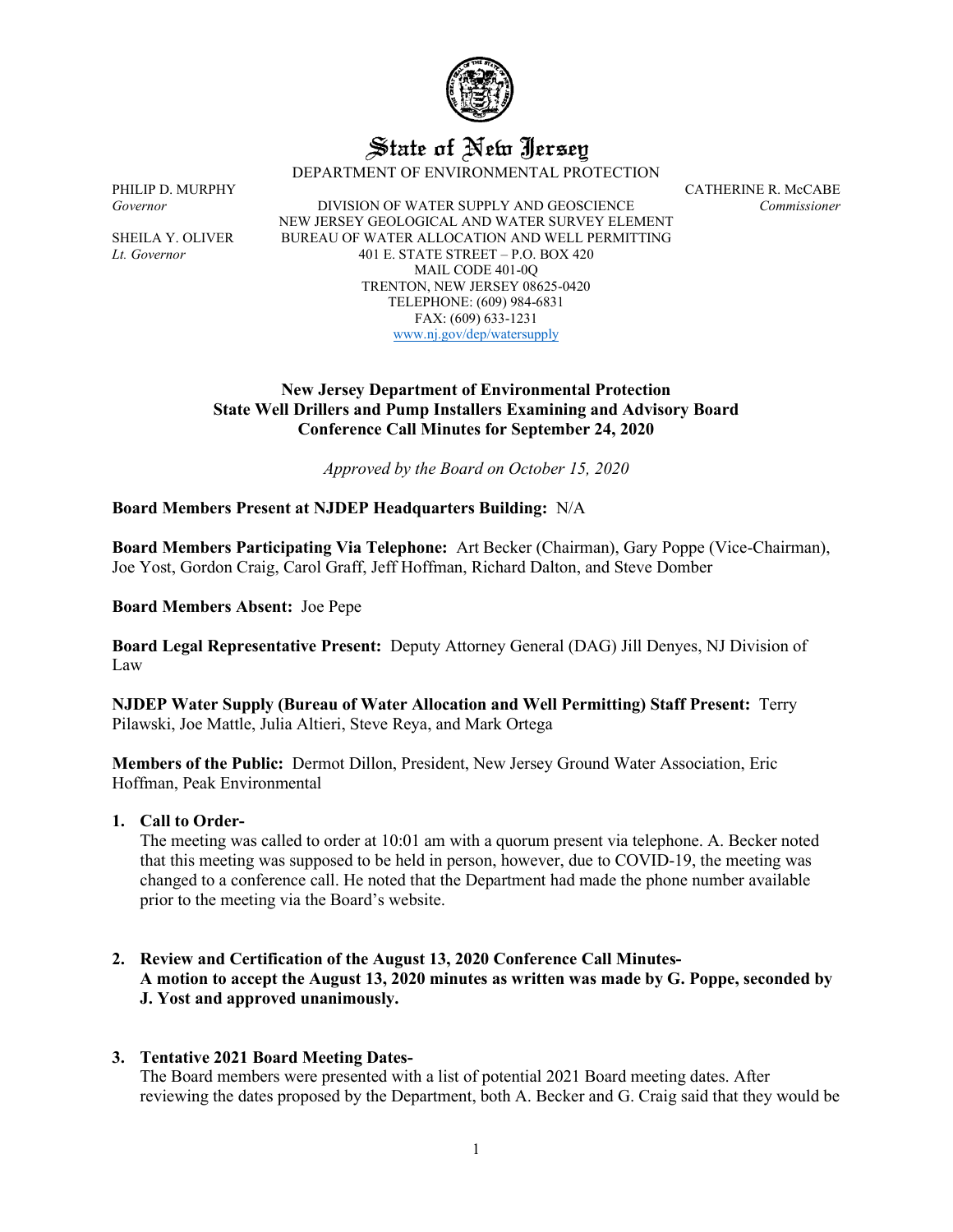out of the state for the majority of January and would not be able to be able to attend any in person meetings. A. Becker proposed moving the January meeting to Tuesday, January 12, 2020. After some discussion, the Board decided to continue to meet on the third Thursday of January but changed the January meeting to a conference call so both A. Becker and G. Craig would be able to call in for the meeting. The Board members decided to meet on the following dates at NJDEP Headquarters in Trenton beginning at 9:30 am:

# **March 25, May 20, July 22, September 23, November 18**

The following dates were selected to hold telephone conference calls to begin at 10:00 am:

# **January 21, February 11, April 15, June 17, August 12, October 14, December 16**

# **A motion to accept the 2021 meeting and conference dates was made by J. Yost, seconded by G. Poppe, and approved unanimously.**

S. Reya asked DAG Denyes if there was any specific disclaimer language needed for the public notice in case more meetings are converted to conference calls due to COVID-19. DAG Denyes suggested that the Department run the public notice by her before it goes out to the newspapers. She will check the proposed language for consistency with other Open Public Meeting Act statements since other Boards and Commissions are in the same predicament of not knowing which future meetings will be able to be held in-person.

# **4. Review Resumes/qualifications Submitted by Candidates for the Upcoming Licensed Pump Installer Vacancy (three candidates)-**

A. Becker asked the Board if anyone had any comments about the three applications for the pump installer Board vacancy. The three individuals who applied for the vacancy were Frank Berkey, Obdulio George Cruz, and David Lyman. A. Becker said that he reviewed the resumes of all three candidates and that they were all good, but his vote would be for David Lyman. A. Becker said that he believed that Mr. Lyman's resume stood out to him most of the candidates.

A. Becker confirmed with the Department that it is ultimately their responsibility to make the selection and that the Commissioner will appoint the selected candidate. T. Pilawski suggested that the Board rank the candidates so the Department could use the Board's input to inform their decision.

C. Graff noted that she worked with Mr. Lyman in his capacity serving on the New Jersey Ground Water Association Board. R. Dalton said that Mr. Berkey has a background similar to J. Pepe such that he had experience with electrical and plumbing issues that could be helpful. The Board discussed the experience of the three candidates. A. Becker pointed out that Mr. Berkey stated that he holds a well drillers license in his application. He asked S. Reya to verify this information. S. Reya said that Mr. Berkey does not currently hold a well drillers license, only a pump installer license. A. Becker called for the Board members to vote on their number one and number two candidates.

# **A motion was made by G. Poppe to recommend Mr. David Lyman as the Board's first choice for the pump installer position. The motion was seconded by J. Yost and approved by all except for C. Graff and R. Dalton who abstained.**

**A motion was made by G. Poppe to recommend Mr. Obdulio George Cruz as the Board's second choice for the pump installer position. The motion was seconded by J. Yost and approved by all except for C. Graff and R. Dalton, who abstained.**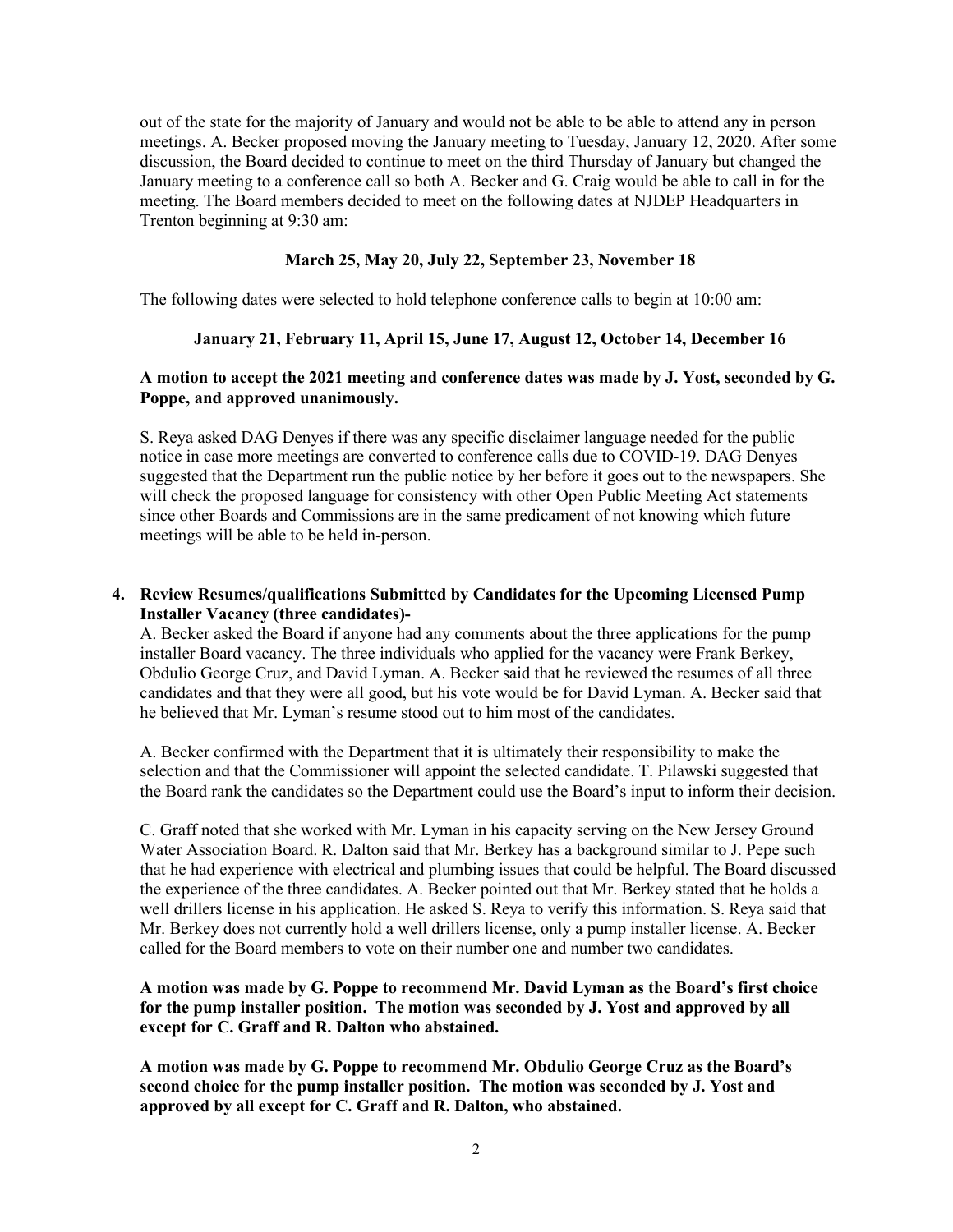While no motion was made, Mr. Frank Berkey would be the Board's third choice for the pump installer position.

#### **5. Review of Well Driller License Applications-**

After reviewing the license applicant information, A. Becker asked the Board if there was any further discussion for the one pump installer applicant. No further discussion was needed.

# **A motion to approve the one Pump Installer license applicant was made by G. Craig, seconded by C. Graff, and approved unanimously.**

| <b>License Type</b> | <b>Applicant Name</b> | <b>Employer</b>               |
|---------------------|-----------------------|-------------------------------|
| Pump Installer      | Wesley Allman         | Jersey Shore Lawn & Sprinkler |

# **6. Review of Continuing Education Course Application-**

The Board reviewed courses submitted by the American Ground Water Trust (AGWT) and the National Ground Water Association. The Board started by reviewing the one submission from AGWT.

J. Yost said that he thought that the PFAS course was focused on water treatment and may not be relevant to NJ well drillers and pump installers. A. Becker said that PFAS is an emerging topic and that a lot of environmental consultants have to deal with PFAS site clean ups. He added that he thought that this was a good topic and thought that everyone should be aware of this pollutant. S. Domber agreed with A. Becker's assessment of this course as it is a statewide concern.

# **A motion was made by G. Poppe to recommend the approval of the NJ, MD, & DE PFAS course, seconded by C. Graff, and approved unanimously.**

The Board began to discuss the 42 new courses submitted by NGWA. R. Dalton said that he had a concern about the length of some of the courses and the amount of continuing education points (CEPs) requested by NGWA. G. Craig noted that there are seven courses that are approximately 40 minutes and asked if those courses could count for three quarters of a point. J. Yost noted that the Board had previously made a motion that the smallest denomination of points was a half of a point. G. Craig suggested that if the course goes into the next half hour by more than halfway into the next half hour or hour, to round up to the nearest half hour/hour.

G. Poppe made a motion to round up to one CEP if the course is 45 minutes or longer, but down to a half of a CEP if the course is less than 45 minutes. J. Yost seconded this motion. All were in favor except for R. Dalton who voted nay.

After further discussion, A. Becker asked for the motion to be restated. G. Poppe restated his motion to make it clearer.

**G. Poppe made a motion to round courses which are 45 minutes or greater up to the nearest hour. If a course is less than 45 minutes into the hour, it gets rounded down to a half hour and will receive half of a CEP. This rounding applies to all hours. Further, the minimum course**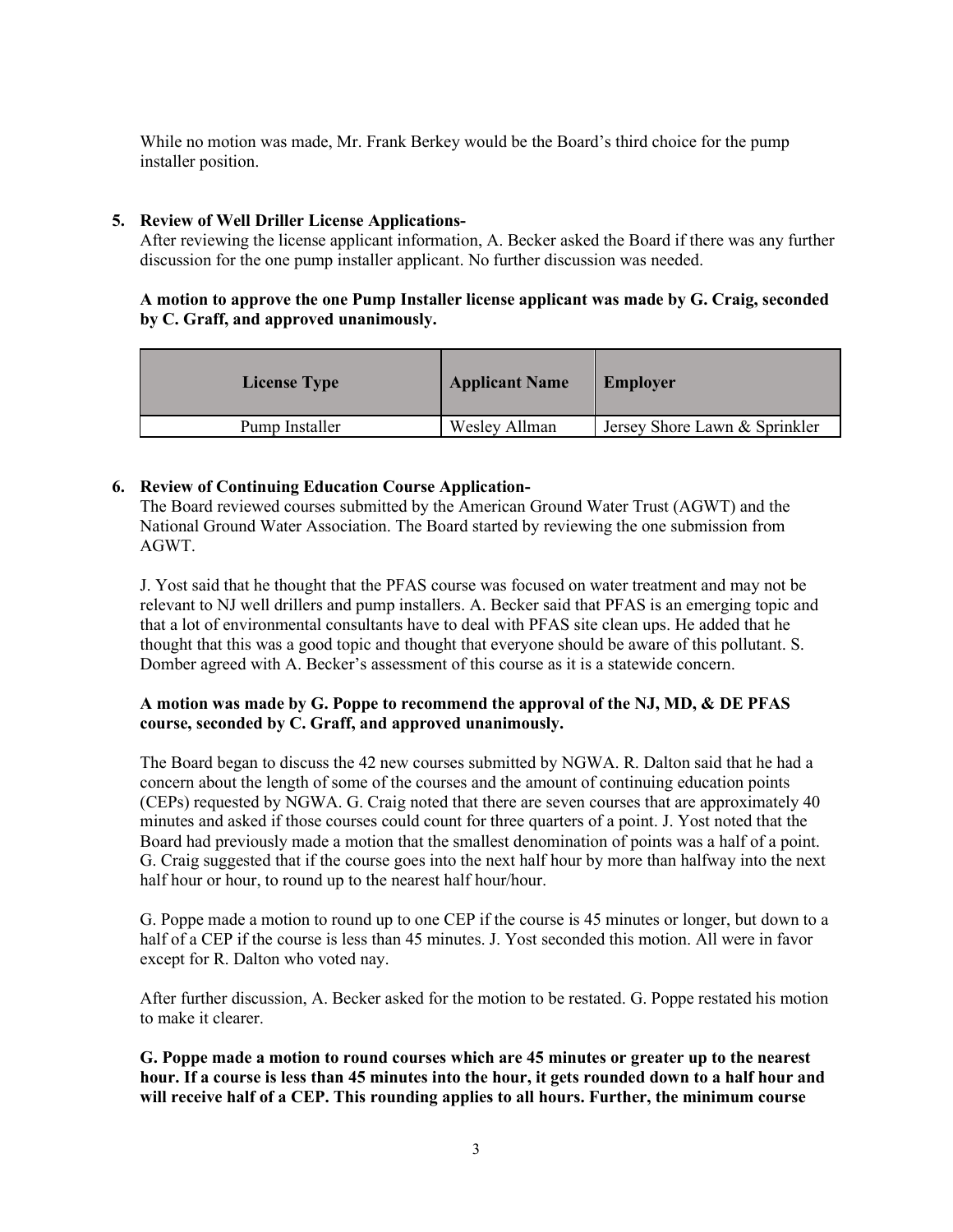## **duration eligible for CEPs will be .5 hours so any course shorter than a half hour would not be awarded any CEPs. His motion was seconded by J. Yost and approved unanimously.**

The Board went down the list of courses and stopped to discuss courses which they thought should not be recommended for approval. The following courses were not recommended for approval by the Board:

- Age of Amazon 2.0
- How Water Well Contractor Can Become Invincible to Lawsuits and Save Thousands in Taxes
- Green Infrastructure
- Getting Past the "Feel Good" Part of a Groundwater Project in Third Would Counties
- Supply Chain Survival in the Age of Amazon

The Board voted on the course entitled, "How to Build a Better Business and then Sell it for a Profit", however, due to a tie vote, the course could not be approved or denied. The Board decided to table this for another time.

| <b>Course Name</b>                                                                                              | <b>Presented</b><br><b>By</b> | <b>Technical</b><br><b>Points</b> | <b>Safety</b><br><b>Points</b> |
|-----------------------------------------------------------------------------------------------------------------|-------------------------------|-----------------------------------|--------------------------------|
| NJ, MD, & DE PFAS Webinar                                                                                       | <b>AGWT</b>                   | 6                                 |                                |
| Direct Push Logging Workshop                                                                                    | <b>NGWA</b>                   | .5                                |                                |
| Iron Bacterial Remediation                                                                                      | <b>NGWA</b>                   | 1                                 |                                |
| Treat Muddy Drilling Water by Using a Sediment Filter<br>Bag as a BMP                                           | <b>NGWA</b>                   | 1                                 |                                |
| A Hybrid Geothermal Heat Pump-Photovoltaic Solar<br>System Yields 5 Times the Efficiency                        | <b>NGWA</b>                   | 1                                 |                                |
| PFAS and Groundwater: Real and Perceived Risk                                                                   | <b>NGWA</b>                   | 1                                 |                                |
| Water Management Software Technology Workshop                                                                   | <b>NGWA</b>                   | .5                                |                                |
| Chromate removal, the ins and outs of available<br>technologies                                                 | <b>NGWA</b>                   | 1                                 |                                |
| <b>Understanding Friction Loss Calculations</b>                                                                 | <b>NGWA</b>                   | .5                                |                                |
| Not Just a Bolt-on; Integrating Safety into Operational<br>Excellence                                           | <b>NGWA</b>                   |                                   | 1                              |
| Sustainable Removal of Iron Clogging in Boreholes                                                               | <b>NGWA</b>                   | $\mathbf{1}$                      |                                |
| Working in a Surface Mine                                                                                       | <b>NGWA</b>                   |                                   | 1                              |
| Drone Based Geophysical Surveys for Groundwater<br>Applications                                                 | <b>NGWA</b>                   | 1                                 |                                |
| The Multiple Challenges of Unused Wells                                                                         | <b>NGWA</b>                   | 1                                 |                                |
| Three Fields of Science That Can Influence the Life Cycle<br>of a Water Well Geology - Chemistry - Microbiology | <b>NGWA</b>                   | 1.5                               |                                |
| Water Well Maintenance - Maintaining Production and<br>More Consistent Quality                                  | <b>NGWA</b>                   | 1                                 |                                |
| Why Recommend Certified Products?                                                                               | <b>NGWA</b>                   | .5                                |                                |
| Radium Removal from Potable Water Supplies                                                                      | <b>NGWA</b>                   | 1                                 |                                |

The following list of courses were recommended for approval by the Board: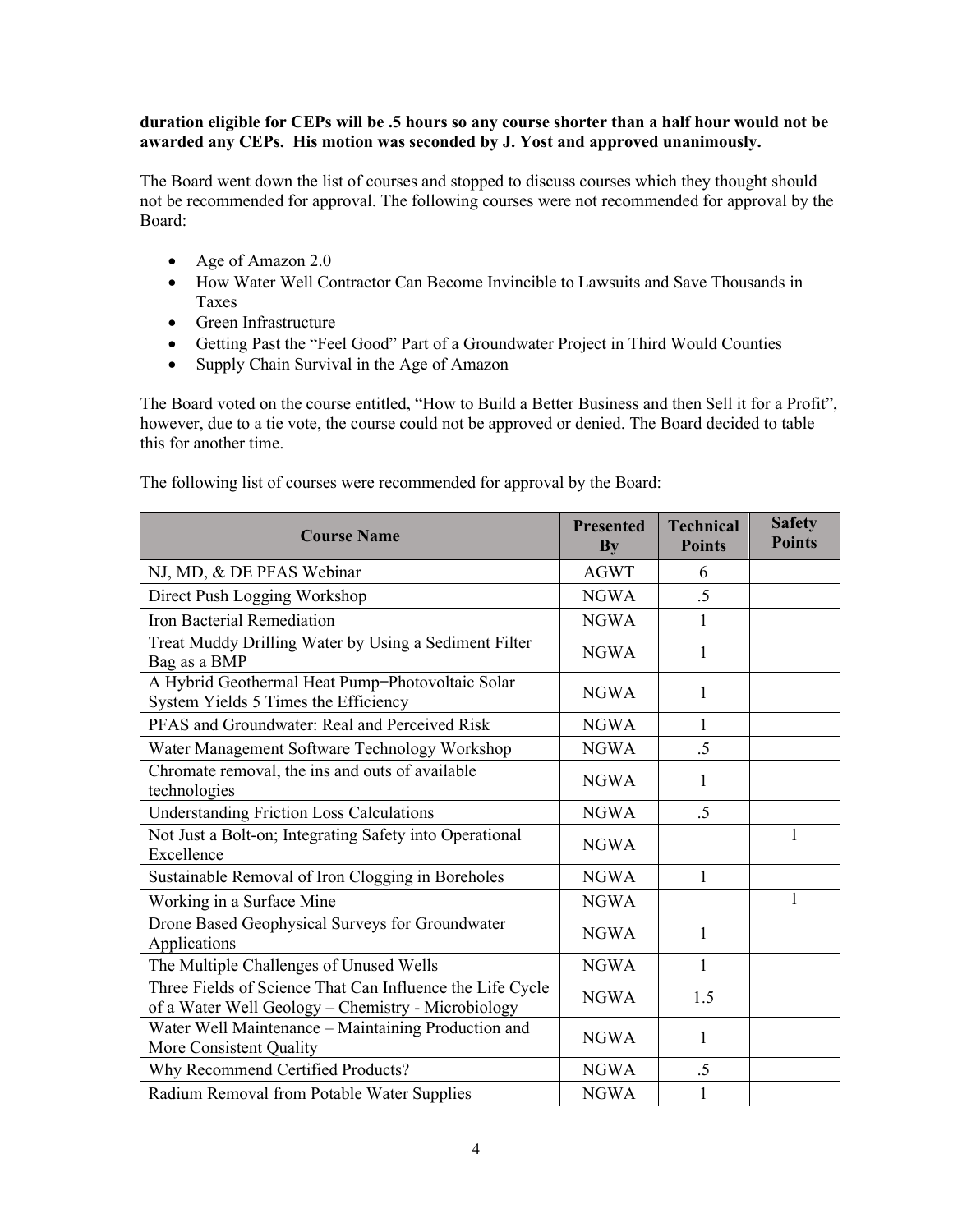| Useful On-line Tools and Applications for Well Drilling                                                       | <b>NGWA</b> | 1              |    |
|---------------------------------------------------------------------------------------------------------------|-------------|----------------|----|
| <b>Businesses</b><br>Water Well Rehabilitation and Time Based Preventive                                      |             |                |    |
| Maintenance                                                                                                   | <b>NGWA</b> | 1              |    |
| The Emerging Revolution in Groundwater Rights                                                                 | <b>NGWA</b> | 1              |    |
| Phase Converters, VFDs and Low Harmonics. Why<br>Should I Care?                                               | <b>NGWA</b> | 1              |    |
| Drilling Reactive Clays and Shales                                                                            | <b>NGWA</b> | $\mathbf{1}$   |    |
| Protecting Today's More Efficient Pump Motors from<br>PWM Damage                                              | <b>NGWA</b> | .5             |    |
| Constant Pressure Systems - The Opportunity, the<br>Challenges, the Playbook                                  | <b>NGWA</b> | 1              |    |
| Maximizing Efficiency in the Drilling Process Panel                                                           | <b>NGWA</b> | 1              |    |
| Performing Plumbness and Alignment Tests - The Lost,<br>but Essential Art                                     | <b>NGWA</b> | 1              |    |
| An Introduction to Behavioral Based Safety (BBS)                                                              | <b>NGWA</b> |                | .5 |
| Solar Powered Single Phase 3-inch AC Pumps for<br>Replacing Windmills                                         | <b>NGWA</b> | .5             |    |
| Redefining Water Treatment Technology Selection for<br>Today's Water Quality Challenges                       | <b>NGWA</b> | 1              |    |
| Don't Forget to DisinfectDeveloping a Strategy for<br>Microbiological Contamination in Private Water Systems. | <b>NGWA</b> | 1              |    |
| Scientific Groundwater Terminology You May Not Fully<br><b>Understand - Let's Discuss</b>                     | <b>NGWA</b> | 1              |    |
| Risk Management for the 21st Century Business                                                                 | <b>NGWA</b> | 1.5            |    |
| Water Well Design by the Numbers                                                                              | <b>NGWA</b> | $\overline{4}$ |    |
| Drilling Mud Quality, Additives, and Mixing Course                                                            | <b>NGWA</b> | 3.5            |    |
| <b>Introduction to Groundwater Resources</b>                                                                  | <b>NGWA</b> | 1.5            |    |
| Safe Practice in the Groundwater Industry                                                                     | <b>NGWA</b> |                | 3  |

# **7. License Renewal Update-**

S. Reya discussed issues with license renewals with the Board. Due to a glitch with the software that the Department uses, renewal invoices were sent to individuals who were no longer eligible for renewal because they did not meet the CEP requirement. S. Reya said that 14 individuals had paid those invoices, despite email correspondence going out as soon as the Department became aware of the glitch. The Department responded by ensuring those 14 ineligible licenses were not delivered to the individuals who did not obtain the required CEPs. Certified letters will be mailed out to them and their money will be refunded shortly.

S. Reya updated the Board on the status of the Environmental Resource and Geotechnical licenses, which were printed with the incorrect expiration dates. He said that the Department had requested that these licenses be reprinted for a third time and staff will be checking and mailing them directly to make sure they are correct and all accounted for this time.

S. Reya noted that there was a tentative topic on the agenda which would not be taking place. He noted that M. Ortega received a waiver request from the CEP requirements from a well driller recently. M. Ortega had requested some follow up information for the Board, however, no follow up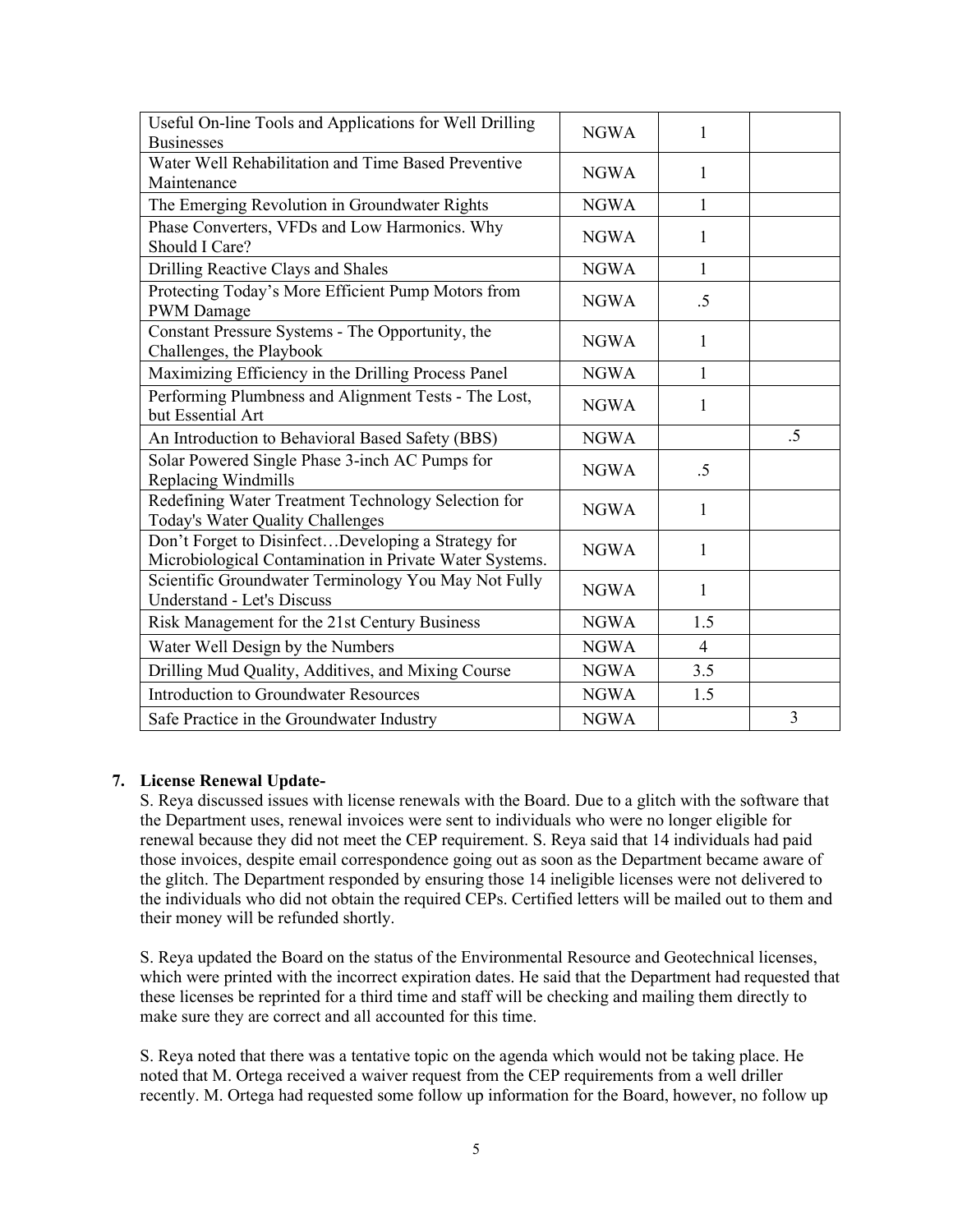information was provided. If additional information is obtained, it will be discussed during a future meeting.

# **8. Enforcement Update-**

J. Altieri provided the Board with an update on the Well Permitting Section's recent enforcement activities as follows:

# **Well Permitting Enforcement Activities– 7/23/2020-9/24/2020**

**New Investigations:** Improper pump installation – Monmouth, Somerset County

**Issue:** Two instances of consumer and driller reported complaints of individuals allegedly working on well pumps improperly and/or without a license.

**Enforcement Action:** After investigation, both cases had non-specific documentation or work that was not covered under well regulations. Department staff reached out to all individuals to clarify what is covered in current well regs and sent letters of clarification.

**New Investigations:** Improper well construction – Gloucester County

**Issue:** The Department is working to resolve an instance of improper well construction of a domestic replacement well in which the licensed Journeyman well driller did not construct a well with a sufficient amount of grouted casing to case off a potential source of contamination. The well to be constructed was short of the minimum distance to a septic system so the approved permit was issued with a condition requiring the installation of additional casing and grout as usual permitting procedures.

**Enforcement Action:** The driller was issued a Notice of Non-compliance (NONC) and ordered to properly decommission the well. The follow up response received from the driller was not sufficient to rescind the NONC so the well is still pending proper decommissioning at this time.

**Status Update:** Ongoing Enforcement

# **Issue:** Payment of Settlement Agreements

Settlement Agreements for penalties owed to the Department for three confirmed issues of noncompliance have been paid for violations of unlicensed pump installation, unlicensed well drilling and decommissioning, improper well construction (grouting), and drilling wells without permits.

# **Issue:** Administrative Hearing – ADR coordination

On July 9, 2020 the Department's Office of Alternative Dispute Resolution/Southern Water Compliance and Enforcement, Well Permitting staff and the licensed well driller agreed to properly decommission a well as part of an Administrative Order and Notice of Civil Administrative Penalties Assessment (AONOCAPA) issued by the Department.

**Update:** Still pending resolution. Previously agreed upon timeframe for ordered decommissioning of well has passed (August 2020). Office of Dispute Resolution reaching out to driller for current status of pending decommissioning.

**Issue:** Unlicensed decommissioning – Montville Morris Co.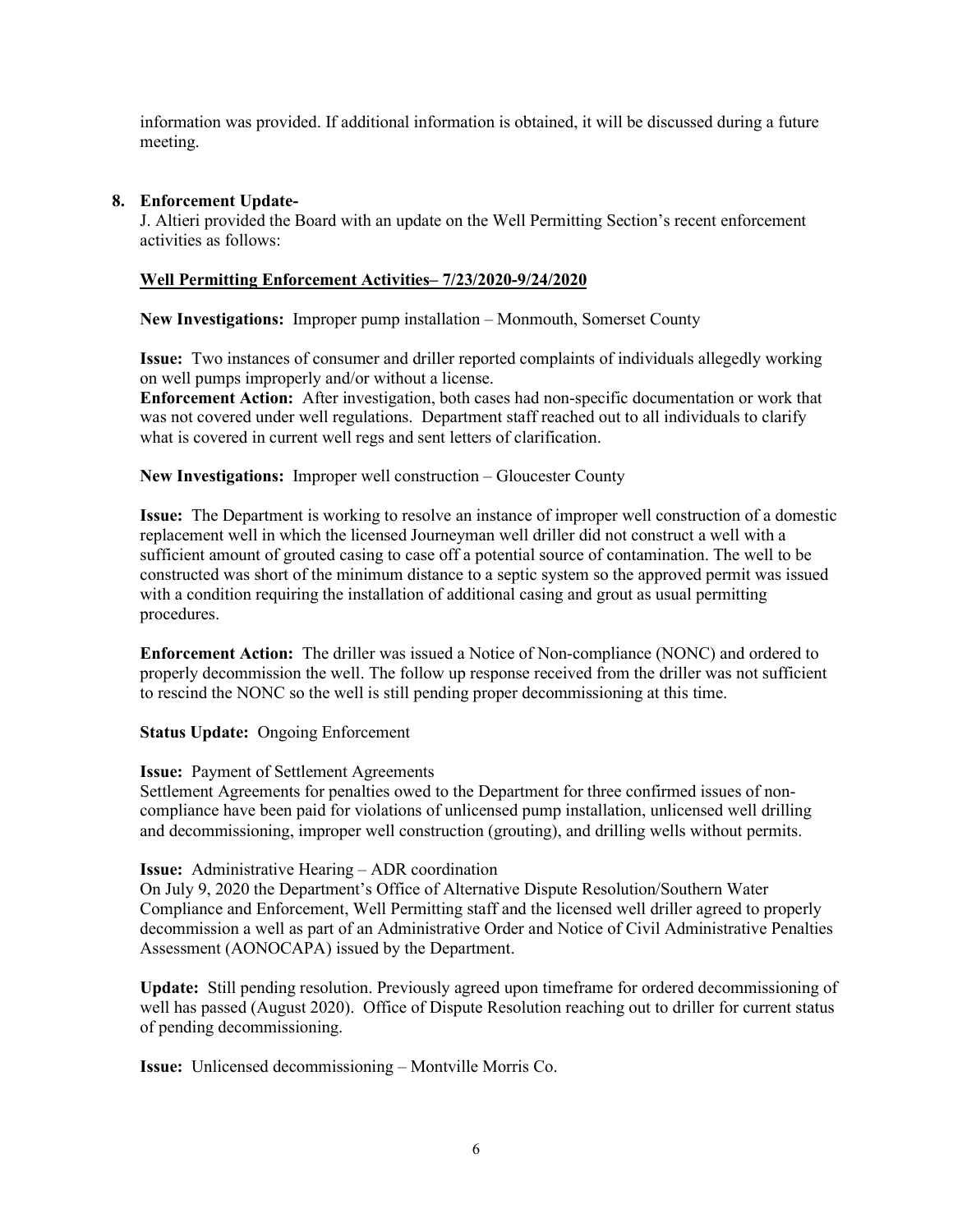Three total reported cases of alleged unlicensed well decommissioning of deep cased wells. Individual is licensed pump installer with the State of NJ who claimed to use a licensed company did not. In 2018, same individual was investigated for same issue.

**Update:** Still pending resolution. No response to the issued NONC. Case to be referred to Water Compliance Enforcement for further settlement and possible remediation of work and licensing sanctions.

A. Becker left the call at 11:48. Vice-chairman, G. Poppe, presided over the duration of the call with a quorum present.

#### **9. Geothermal Updates-**

#### *Woodbury*

S. Reya informed the Board that as of August 31<sup>st</sup>, 45 geothermal wells have been over-drilled and replaced with conforming wells to comply with the site recommissioning plan. He stated that there are a few more wells which can be completed without issue. Approximately 80 total wells are believed to be onsite all of which are to be overdrilled. There are some wells that currently have access issues and cannot be located by excavation for proper recommissioning at this time. The Department has been in contact with the drilling contractor performing the work and is being kept apprised any access issues that would lead project delays or potential alterations to the previously approved recommissioning plan under which they are currently working.

#### *Princeton*

S. Reya informed the Board that as of the latest update he received, nearly 100 wells were completed at the Princeton site. Between the three companies, 82,000 linear feet have been drilled. S. Reya noted that it is expected that there will be six drill rigs on site starting in October (from two drilling companies).

G. Poppe asked S. Reya if he had any plans on going to this site soon as he would like to see the drill site. S. Reya said that he would try to set something up with the university and would get back to him.

# *Total Green*

S. Reya informed the Board that there has been no movement on scheduling a grout/DX geothermal system installation demonstration with Total Green.

# **10. Horizontal Directional Drilling (HDD)-**

J. Hoffman said that there are more HDD projects that are being considered in New Jersey. He reiterated that the Board's standpoint of HDD wells is that they are a threat to the State's groundwater resources. Department staff has been working with the Division of Land Use Management due to an incident in Monmouth County where an inadvertent return of an HDD bore reportedly destroyed the foundation of someone's house.

T. Pilawski reported that the Land Use Permits for the Southern Reliability Link pipeline have been suspended by Land Use pending further evaluation of the project.

R. Dalton said that the Division of Science and Research was asked to investigate HDD wells. R. Dalton and S. Reya were selected to work with the Science Advisory Board for evaluation of HDD projects and potential impacts to groundwater.